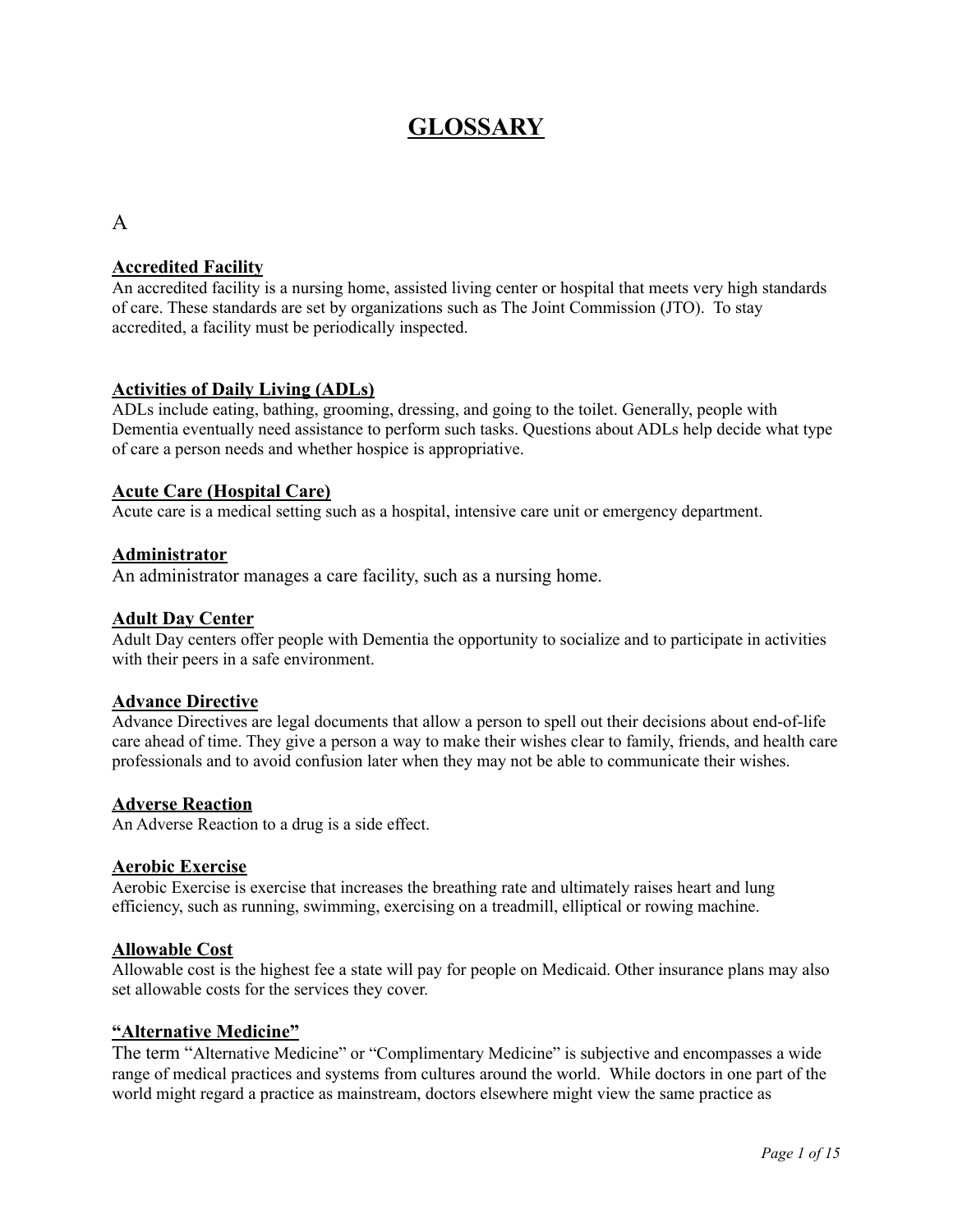alternative. In the United States, people use it to describe practices that are outside conventional, standard medical care. It is the use of techniques other than drugs, surgery, or routine medical care.

Alternative medicine is used instead of standard medical treatment, such as using a special diet to treat cancer instead of the cancer drugs that are prescribed by an oncologist. Complementary Medicine is used along with standard medical treatment but is not considered by itself to be standard treatment, such as using acupuncture to help lessen some side effects of cancer treatment.

There are legitimate concerns about using alternative or complimentary therapies in the treatment of Dementia instead of, or in addition to, physician-prescribed therapy. Regarding supplements, the effectiveness and safety are unknown because the rigorous scientific research required by the U.S. Food and Drug Administration (FDA) for the approval of a drug is not required by law for the marketing of dietary supplements. People should consult with their medical professional before trying Alternative, Complimentary, or any other type of treatment, such as a supplement without first consulting their physician because such treatments can have serious implications for some conditions and/or interactions with prescribed medications.

## **Alzheimer's Disease**

Alzheimer's Disease is the most common form of Dementia. Alzheimer's disease affects memory, thinking and behavior. Symptoms generally develop slowly, but worsen over time, becoming severe enough to interfere with performing everyday tasks. Alzheimer's is caused by the abnormal buildup of proteins in the brain. Over time this causes the brain to shrink in size.

## **Amyloid**

Amyloid is a protein found in the brains of people with [Alzheimer's](https://www.webmd.com/alzheimers/default.htm) disease. It builds up into "plaques" or "tangles."

## **[Apathy](https://www.webmd.com/mental-health/what-is-apathy)**

Apathy is a lack of interest, concern, or emotion. It is not uncommon for people with Dementia to be apathetic, lack initiative and lose the ability to emphasize with others.

## **[Aphasia](https://www.webmd.com/brain/aphasia-causes-symptoms-types-treatments)**

Aphasia is trouble understanding what people are saying or speaking.

## **ApoE Gene**

ApoE is a gene that can have different changes in it. The "ApoE 4" mutation in this gene is linked to a greater chance of getting Alzheimer's disease. But other genes can also be involved. There is probably not just one "Alzheimer's gene."

#### **Art [Therapy](https://www.webmd.com/depression/ss/slideshow-therapy-myths-and-facts)**

Art Therapy is a form of therapy that allows people with [Dementia](https://www.webmd.com/alzheimers/types-dementia) to express their feelings through art.

## **Assessment of Mental Status**

An Assessment of Mental Status is a test of a person's ability to think, feel and react to others. A doctor usually performs a mental status assessment.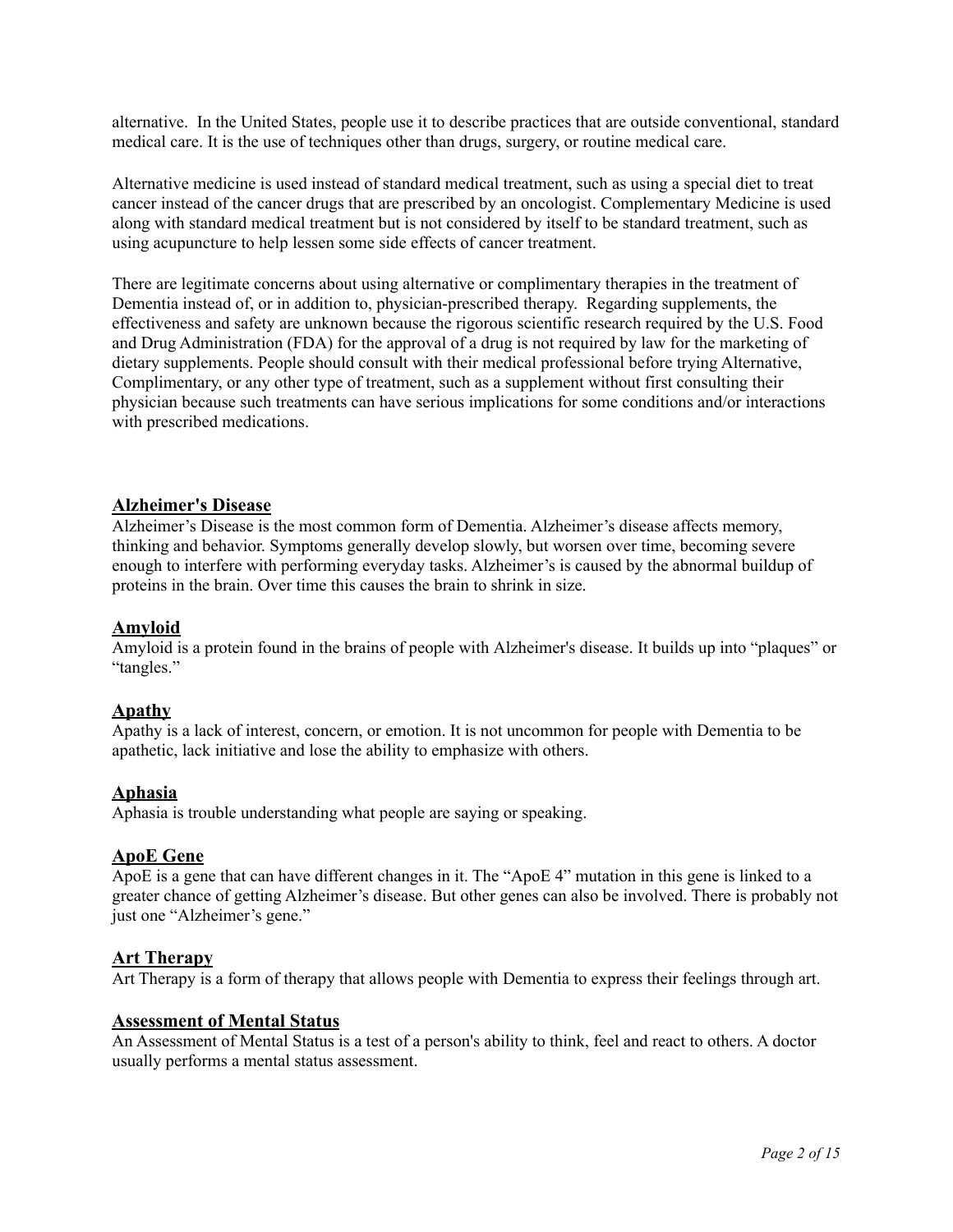## **Assisted Living**

Assisted living is a residential care facility that generally provides 24-hour staff, recreational activities, meals, housekeeping, laundry, and transportation. Definitions of assisted living and the specific regulations differ from state to state. Residents may choose which services they receive from the residence such as house cleaning, help with grooming or medication reminders.

## **Assistive Device**

An assistive device is an aid, such as eyeglasses, a cane, walker, wheelchair or a hearing aid.

## **Audiologist**

An audiologist deals with ear problems, including hearing loss, tinnitus (ringing in the ears or "head noise") and lack of balance. Audiologists provide hearing aids and other listening devices.

## **Autonomy**

Autonomy is a person's ability to make their own choices.

## **B**

## **Bed-Bound**

A person who is Bed-Bound cannot walk or get out of bed without help from another person or a mechanical lift.

## **Behavioral [Neurologist](https://www.webmd.com/brain/neurologist-facts)**

A Behavioral Neurologist is a doctor who specializes in behavioral and memory disorders caused by brain diseases like Dementia.

## **Behaviors**

Some people with Dementia behave in different and/or unpredictable ways. Some individuals with Dementia exhibit behaviors such as agitation, aggression, repetition, hallucinations, or suspicion.

## **C**

## **Caregiver**

A Caregiver is the main person in charge of caring for someone with a serious illness, such as Dementia. Caregivers can be family members, friends or paid professional caregivers. Caregivers may provide full-time or part-time help to the person with Dementia.

## **Case Management**

Case Management describes the care and services planned by health care workers for a person with Dementia.

## **Catheter**

A catheter is a bendable plastic tube that goes into the bladder to help a person urinate.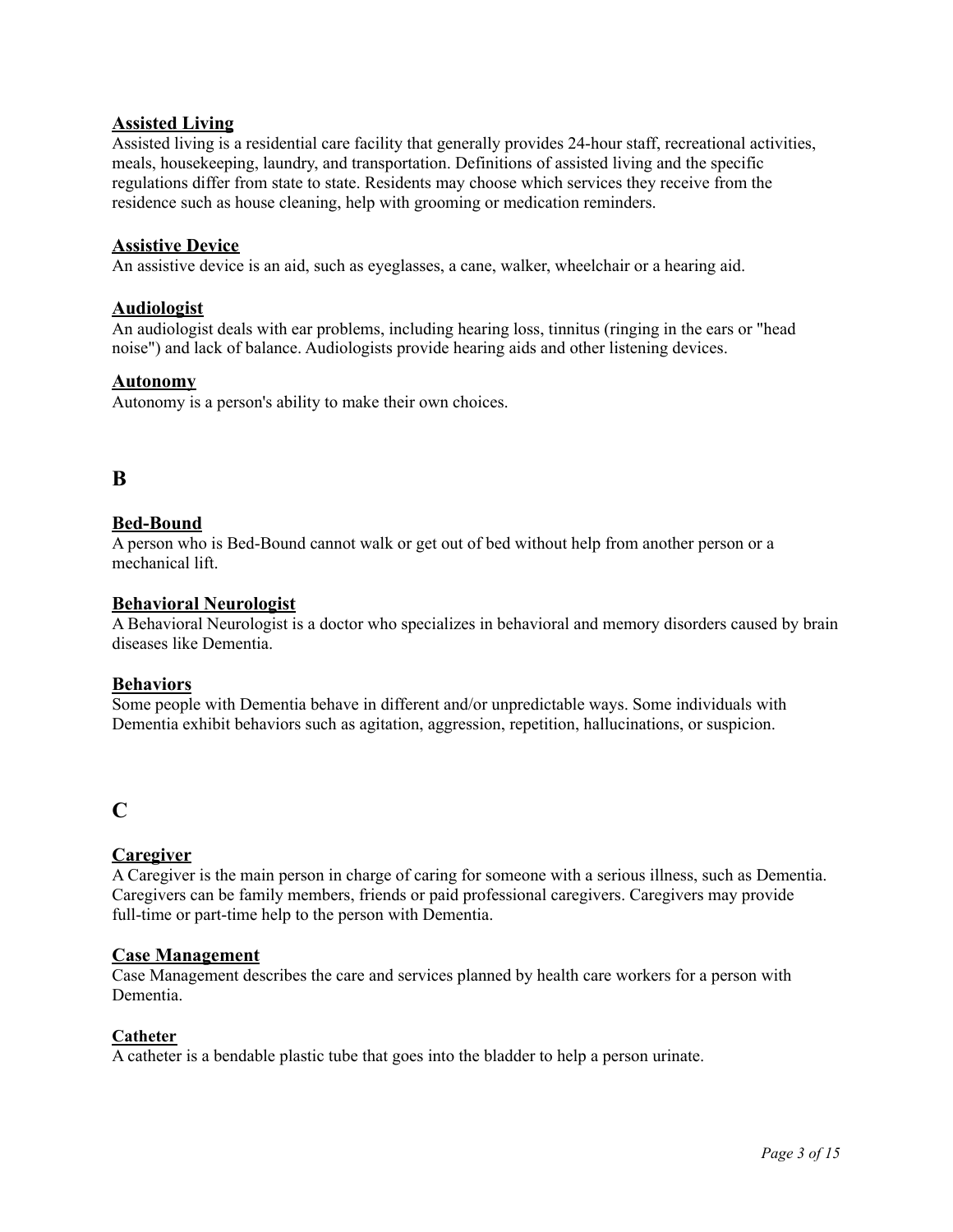## **Certified Nursing Assistant (Certified Nurse's Aide) (CNA)**

A Certified Nursing Assistant helps feed and care for disabled adults. To learn these skills, CNAs attend at least 75 hours of classes. A CNA works under a nurse's supervision and must keep taking classes to stay certified.

## **[Clinical Social Worker](https://www.webmd.com/mental-health/guide-to-psychiatry-and-counseling)**

A Clinical Social Worker is a professional who counsels people, families or groups and helps people find community resources, such as adult day [care](https://www.webmd.com/baby/choosing-child-care), home care, or nursing home services.

## **Clinical Trial**

[Clinical](https://www.webmd.com/a-to-z-guides/clincial-trial-guide-patients) Trials are research studies that test new medicines to see if they are safe and effective. They are often a way for people to try a new medicine before it is available to everyone. Clinical trials are the best way for researchers to find new ways to detect, slow, treat and hopefully someday prevent Dementia. See "Trial Match", below.

## **Cognition**

Cognition refers to a person's ability to process thoughts and perform the various mental activities related to learning and problem-solving. People with Dementia exhibit cognition issues including, but not limited to, problems with learning, understanding, memory, reasoning, and judgment.

## **Competence**

Competence is a person's ability to make informed choices.

## **Computed (Axial) Tomography (CAT or CT) Scan**

A CAT scan is a powerful X-ray that makes detailed pictures inside your body.

## **Contractures**

Contractures are when a person's tendons and muscles shorten. Contractures can make the knees, arms, hands, or feet curl up. Physical therapy can sometimes prevent or treat this condition. But contractures following a stroke or Dementia diagnosis may be permanent.

## **Custodial Care**

Custodial Care helps a person accomplish the activities of daily living (ADLs). Custodial Care can also include preparing special diets and giving medications.

## **D**

## **Daily Plan**

A Daily Plan provides structure for a person with Dementia. A plan should include activities that provide the person with Dementia meaning and enjoyment. People with Dementia benefit from structure in their daily routines.

## **Decubitus Ulcers (Pressure Ulcers, Pressure Sores or Bedsores)**

Decubitus Ulcers are skin sores caused by the constant pressure of staying in one position if they are unable to turn or reposition themselves.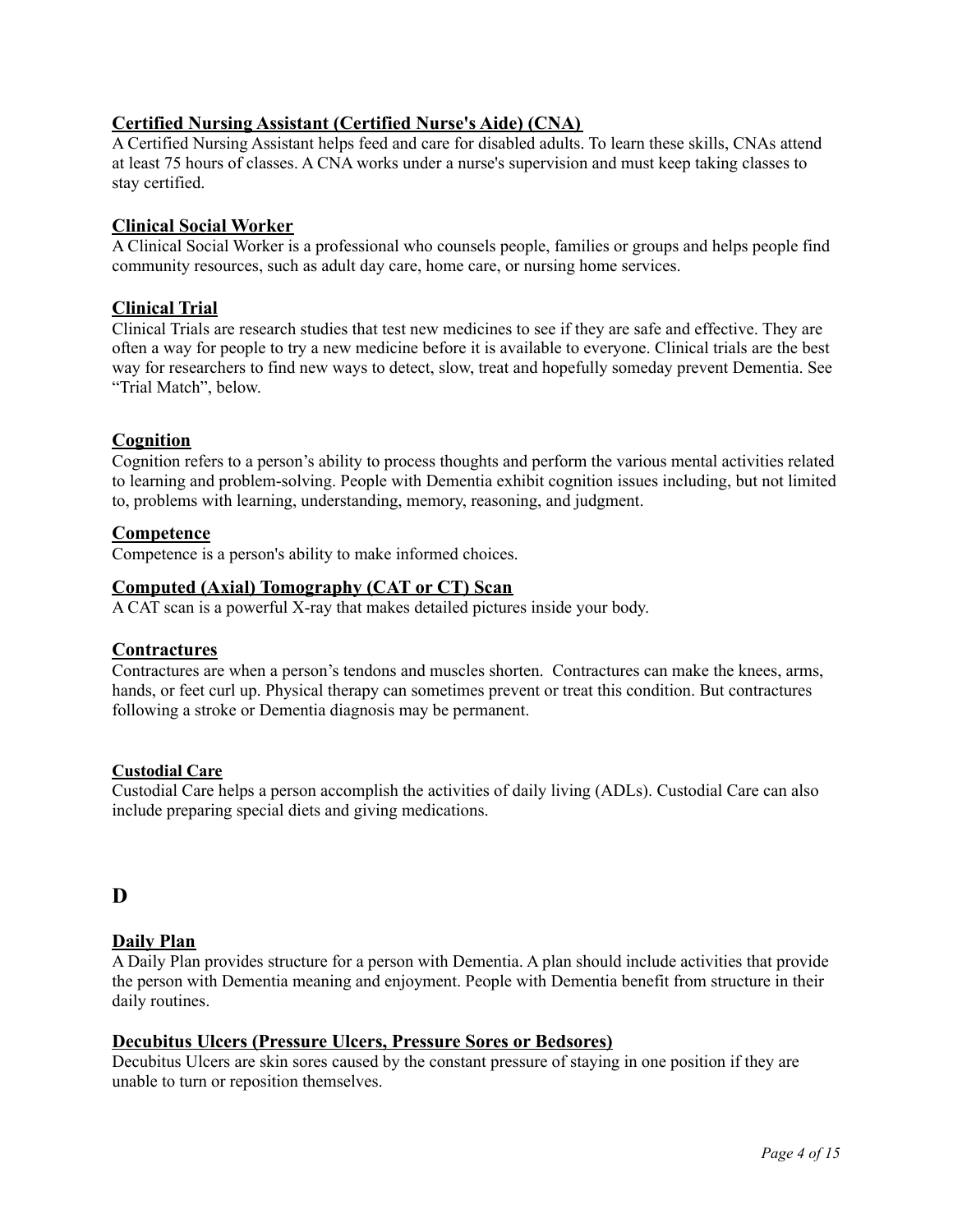## **Deficits**

Deficits are skills that are lacking. In Dementia, this means physical and mental skills that a person has lost or has trouble performing.

## **[Delusion](https://www.webmd.com/schizophrenia/guide/delusional-disorder)**

A Delusion is a belief, thought or conclusion that has no basis in reality. It is a false idea that a person with Dementia firmly believes and won't give up even if someone shows them proof that the idea is not true.

## **Dementia**

Dementia is not a specific disease – it is a syndrome. Dementia is an umbrella term which describes a range of different progressive neurological disorders which affect the brain and nervous system. The term Dementia encompasses many different conditions which result in the loss of memory, language, problem-solving skills, and other thinking abilities that are severe enough to interfere with a person's daily life.

## **Dental Care**

People with Dementia are frequently unable to properly care for their teeth and gums. Regular dental care is key to staying healthy.

## **[Depression](https://www.webmd.com/depression/default.htm)**

Depression is a mood disorder that negatively affects how a person feels. Depression is more than feeling "down" or sad and can prevent a person from leading a normal life. When a person is depressed, they don't get as much pleasure from things they used to enjoy. Depression lasts longer and is marked by inactivity, difficulty in thinking, and concentration. Depression can affect [sleep](https://www.webmd.com/sleep-disorders/default.htm) and appetite. Many of the symptoms of Dementia can also be caused by depression. Many people with Dementia as well as their caregivers and loved ones suffer from depression. It is important if a person is depressed or think they may be depressed to talk to a medical professional.

## **Diagnosis**

A diagnosis is the act of determining the nature and cause of a disease or injury through evaluation of patient history, examination, and a review of laboratory data.

## **Dietician**

A Dietician helps people plan a healthy, nutritious diet.

## **Disorientation**

Disorientation is when a person loses their sense of time, direction, or recognition. A person with Dementia can become disorientated even in very familiar settings or with people they've known for a long time, including family members.

## **Do Not Resuscitate (DNR) Order**

A DNR Order is signed by a doctor and is based on a person's wishes. A DNR Order instructs medical personnel **not** to perform life-saving CPR or other procedures to restart the heart or breathing once they have ceased. Once signed, the DNR Order must be placed in the person's medical chart or records.

## **Durable Power of Attorney for Health Care**

A Durable Power of Attorney for Health Care is legal document in which a person chooses another person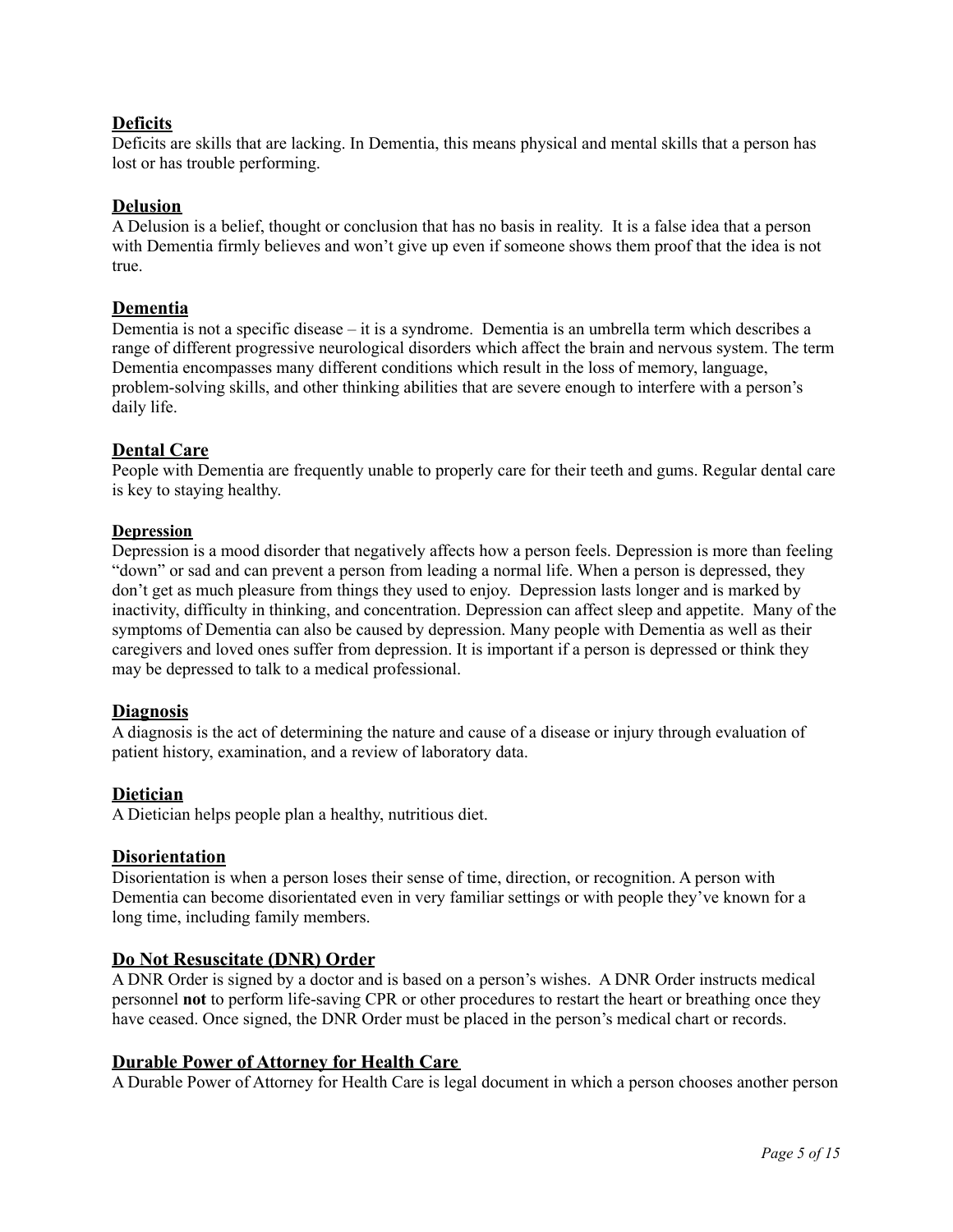to make all decisions regarding their health care if they are incapacitated, including choices regarding doctors and medical treatment, at the end of their life.

### **Dysphasia**

Dysphasia is condition where a person is unable to find the right word or understand the meaning of a word. It is not uncommon for a person with Dementia to have Dysphasia.

## **E**

## **Early-Stage Dementia**

Early-Stage Dementia refers to the beginning stages of Dementia, in which symptoms range from mild to moderate.

#### **[Echocardiogram](https://www.webmd.com/heart-disease/echocardiogram) (Echo)**

An Echo is an [ultrasound](https://www.webmd.com/a-to-z-guides/what-is-an-ultrasound) of a person's beating [heart.](https://www.webmd.com/heart/picture-of-the-heart) An Echo creates images with sound waves.

#### **Elder Law Attorney**

An Elder Law Attorney specializes in estate planning issues and counsels clients about planning for the future with alternative decision-making documents. However, it is not necessary to work with an Elder Law attorney, as many attorneys with general practices can help with estate planning. Contact your local bar association or the National Academy of Elder Law [Attorneys](http://www.naela.org/) and your local [chapter](https://www.alz.org/local_resources/find_your_local_chapter) to find attorneys in your area.

#### **[Electrocardiogram](https://www.webmd.com/heart-disease/electrocardiogram) [\(EKG](https://www.webmd.com/heart-disease/electrocardiogram-ekgs) or ECG)**

An EKG or ECG measures electrical signals from your [heart](https://www.webmd.com/heart-disease/rm-quiz-know-heart) which show how fast your heart is beating and if it has a healthy rhythm.

## **F**

## **Familial Dementia**

Familial Dementia is Dementia that runs in families. Many people affected by Dementia and their families are concerned that they may inherit or pass on Dementia. The majority of Dementia is not inherited by children and grandchildren. In rarer types of Dementia there may be a strong genetic link, but these are only a tiny proportion of overall cases of Dementia. See Genetic Counseling and Genetic Testing below.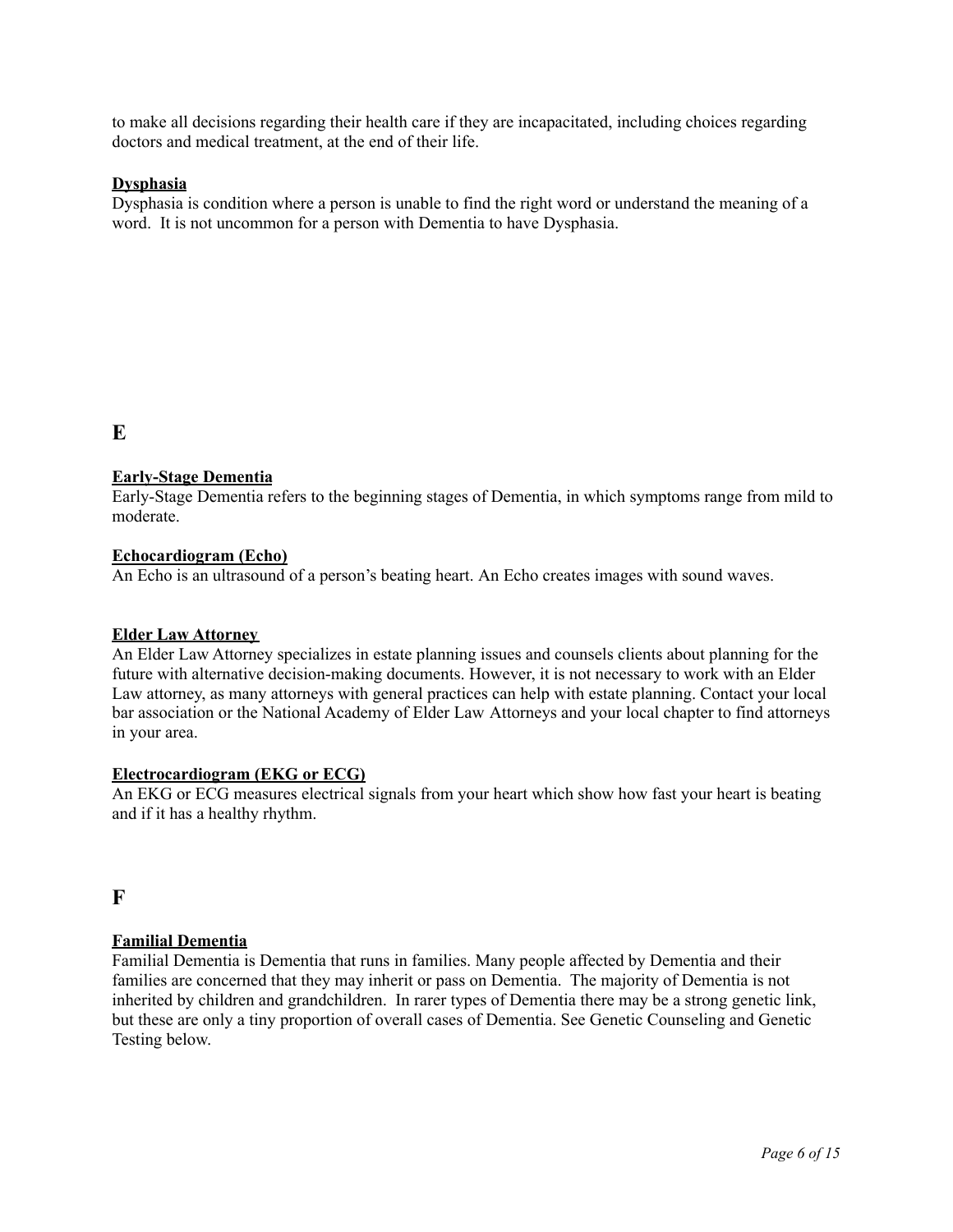## **Feeding tube**

A Feeding Tube is a plastic or rubber tube to give food and water to someone who cannot eat or drink. A feeding tube can be put in through the nose (nasogastric) or the stomach wall (PEG tube).

#### **Financial Planner**

A Financial Planner can help a person with decisions that make the most of financial resources while at the same time helping negotiate the financial barriers that inevitably arise in every stage of life.

#### **Functional Impairment**

Functional impairment means a person has difficulty dressing, using the toilet, eating, bathing, or walking without help.

#### **Frontotemporal Dementia**

Frontotemporal Dementia is an umbrella term for a group of brain disorders that cause the death of nerve cells in the frontal and temporal lobes of the brain. These areas of the brain are generally associated with personality, behaviors, and language. Some people with Frontotemporal Dementia have dramatic changes in their personalities, have difficulty controlling their emotions and may become socially inappropriate, impulsive, or emotionally indifferent, while others lose the ability to use language properly. As with all Dementias, the symptoms and behaviors vary from one person to another. Frontotemporal dementia tends to occur at a younger age (between the ages of 40 and 65) than other Dementias but can occur later. Frontotemporal Dementia can be misdiagnosed as a psychiatric problem.

## **G**

## **Gait**

Gait describes how a person walk. People in the later stages of Dementia often have a "reduced gait," which means it has become harder for them to lift their feet as they walk. Often times resulting in walking slowly or shuffling.

## **Genetic Counseling**

Genetic Counseling is a process in which a trained Genetic Counselor helps a person understand whether their genes make them more likely to get a certain condition or disease.

## **[Genetic](https://www.webmd.com/baby/genetic-testing) Testing**

Genetic Testing checks on gene problems that make a person more likely to get a condition or disease. It may be as simple as a [blood](https://www.webmd.com/heart/anatomy-picture-of-blood) test. Genetic Counseling (see definition above) is generally advised in order to understand the results of Genetic Testing.

#### **Geriatrician**

A Geriatrician is a doctor who specializes in the medical care and treatment of older adults.

#### **Geriatric Care Manager**

A Geriatric Care Manager can help create a plan of care that meets the needs of an older adult and can explain what resources and options are available.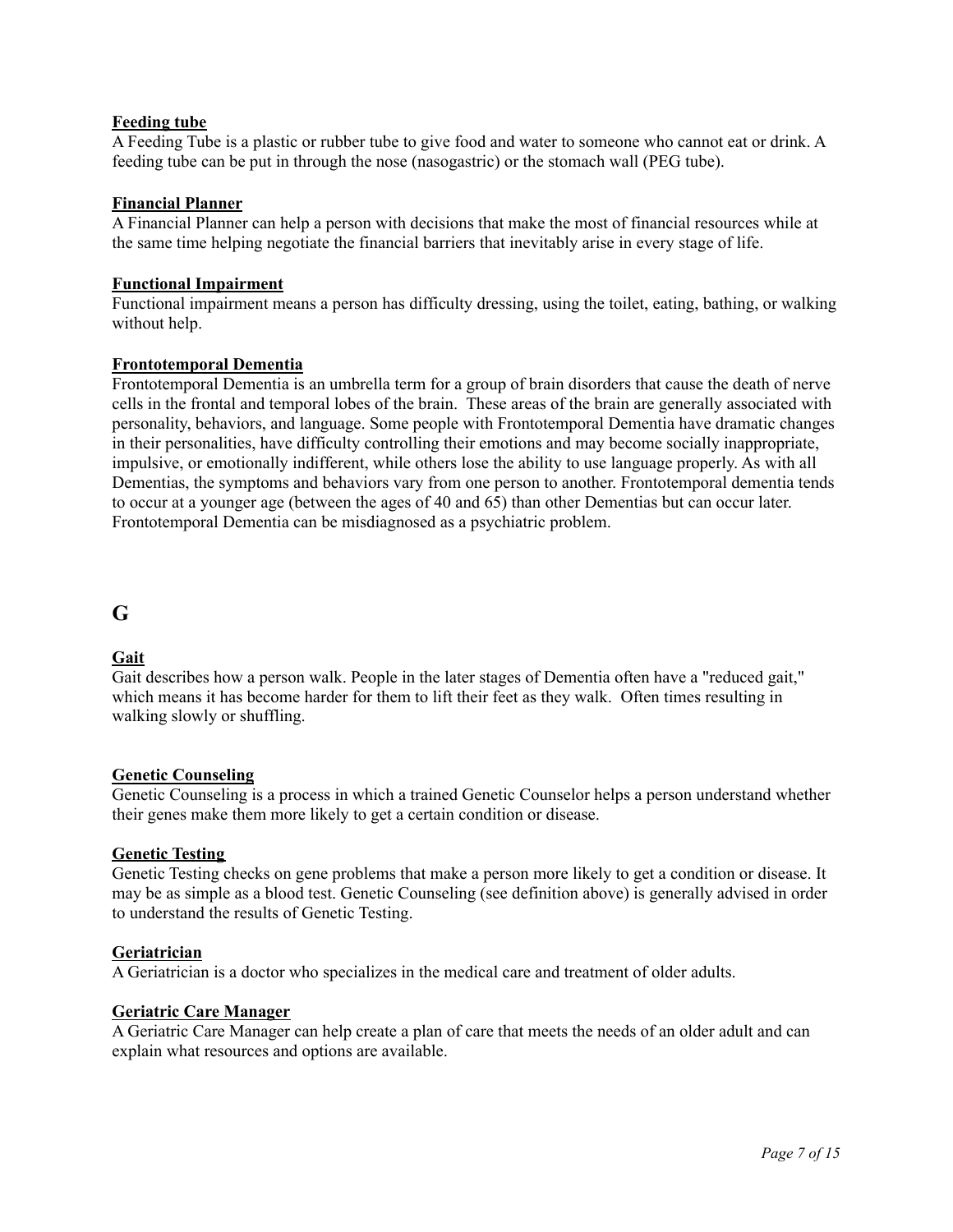## **Geriatric Psychiatrist**

A Geriatric Psychiatrist is trained to diagnose and treat mental disorders in older adults. These disorders include Dementia, depression, anxiety, and late-life schizophrenia.

#### **Geri Chair**

A Geri Chair is a high-backed cushioned recliner with a leg and footrest. A Geri Chair has the effect of restricting freedom of movement or normal access to one's body. It can be pushed on wheels, but the person sitting in it cannot move it. A Geri chair can be considered a restraint, so is generally only used with a physician's order.

#### **Guardian/Conservator**

A court-appointed Guardian or Conservator manages a person's money and makes healthcare and living decisions for them. Becoming a guardian or conservator requires a court order.

## **H**

## **[Hallucination](https://www.webmd.com/brain/why-am-i-seeing-things)**

A Hallucination is when a person sees, hears, smells, tastes, or feels something that is not actually there. Hallucinations can be pleasant or threatening and may be related to sensations, imagery, events of the past or they may be unrelated to experiences. Common hallucinations include hearing voices, seeing objects, lights, people, or animals who are not there, and the sensations of crawling skin.

#### **[Hoarding](https://www.webmd.com/mental-health/obsessive-compulsive-disorder)**

Hoarding describes a behavior exhibited by some people with Dementia. Sometimes people with Dementia collect or put away things to guard them. Typical hoarded items can include newspapers, magazines, paper products, household goods, clothing or trash.

#### **Home Health Aide**

A Home Health Aide is a person who provides non-medical healthcare for people in their home. Training or certification requirements vary from state-to-state, but typical services include assistance with activities of daily living, managing medications and some household tasks.

## **Hospice Care**

Hospice Care focuses on the care, support, comfort, and quality of life for a person with Dementia and their family. Generally, a person with Dementia can qualify for Hospice Care if they are in the later stages of the disease. However, because the later stages of Dementia do not fit a specific timeframe and can sometimes last months or years, people with Dementia can sometimes be under Hospice Care for several months or go in and out of Hospice Care. A Hospice Care program offers support for a person to live as fully and comfortably as they can. Pain [management](https://www.webmd.com/pain-management/default.htm) is a big part of Hospice Care. It can also include emotional and spiritual support, if desired. [Hospice](https://www.webmd.com/multiple-sclerosis/ms-end-stage-hospice-care) is not necessarily about being in a certain facility. It's a type of medical care that can happen anywhere. There are many Hospice Care programs available, sometimes through a hospital, care facility, or privately owned. A person must be evaluated by a hospice provider before entering hospice and, again, generally every 3-6 months to remain on Hospice. While Hospice is generally covered by Medicare, it is best to check any Medicare requirements.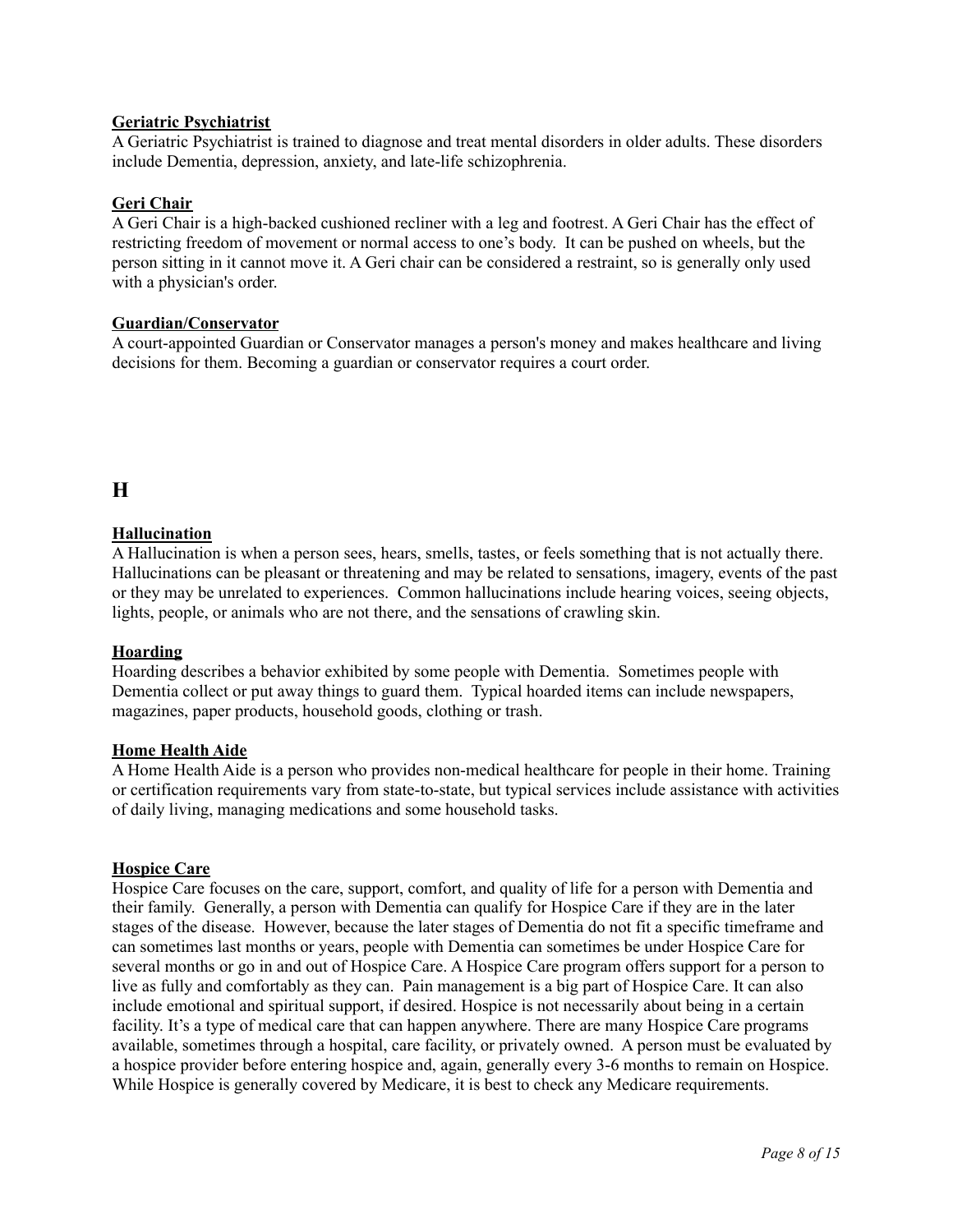## **[Incontinence](https://www.webmd.com/urinary-incontinence-oab/)**

**I**

Incontinence means a person has lost [bladder](https://www.webmd.com/urinary-incontinence-oab/picture-of-the-bladder) or bowel control. "Doubly incontinent" refers to the loss of both bladder and bowel control.

### **In-Home Care**

In-Home Care services involve professionals coming to the private home to help the caregiver and the person with Dementia. Services vary in type and can include companion services, personal care services and homemaker services. In-home care can be though an agency, a friend, family member, or someone privately hired.

#### **Instrumental Activities of Daily Living (IADLs)**

IADLs are necessary activities, such as cooking, shopping and managing finances.

## **J**

There are currently no Glossary terms beginning with the letter J.

## K

There are currently no Glossary terms beginning with the letter K.

**L**

## **Late-onset Dementia**

Late-onset Dementia is Dementia that starts after the age of 65. It is more common than "Younger Onset" Dementia.

#### **Late-Stage Dementia**

In Late Stage Dementia people cannot take care of themselves and need a significant amount of help with everyday tasks required to live on their own.

#### **Lewy Body Dementia**

Lewy Body Dementia is a type of Dementia that shares some symptoms with both Alzheimer's disease and Parkinson's disease. People with Lewy Body Dementia sometimes also experience hallucinations and delusions. Generally, such hallucinations or delusions are non-threatening. Lewy Body Dementia is associated with abnormal deposits of a protein called alpha-synuclein in the brain. These deposits, called Lewy bodies, affect chemicals in the brain whose changes, in turn, can lead to problems with thinking, movement, behavior, and mood.

#### **Living Trust**

A Living Trust is a legal document in which someone (usually called the "grantor" or "trustor") can appoint someone else as "trustee" (usually a person or financial institution) to invest and manage their assets.

## **Living Will**

A Living Will is a legal document that states a person's wishes concerning medical care in the event a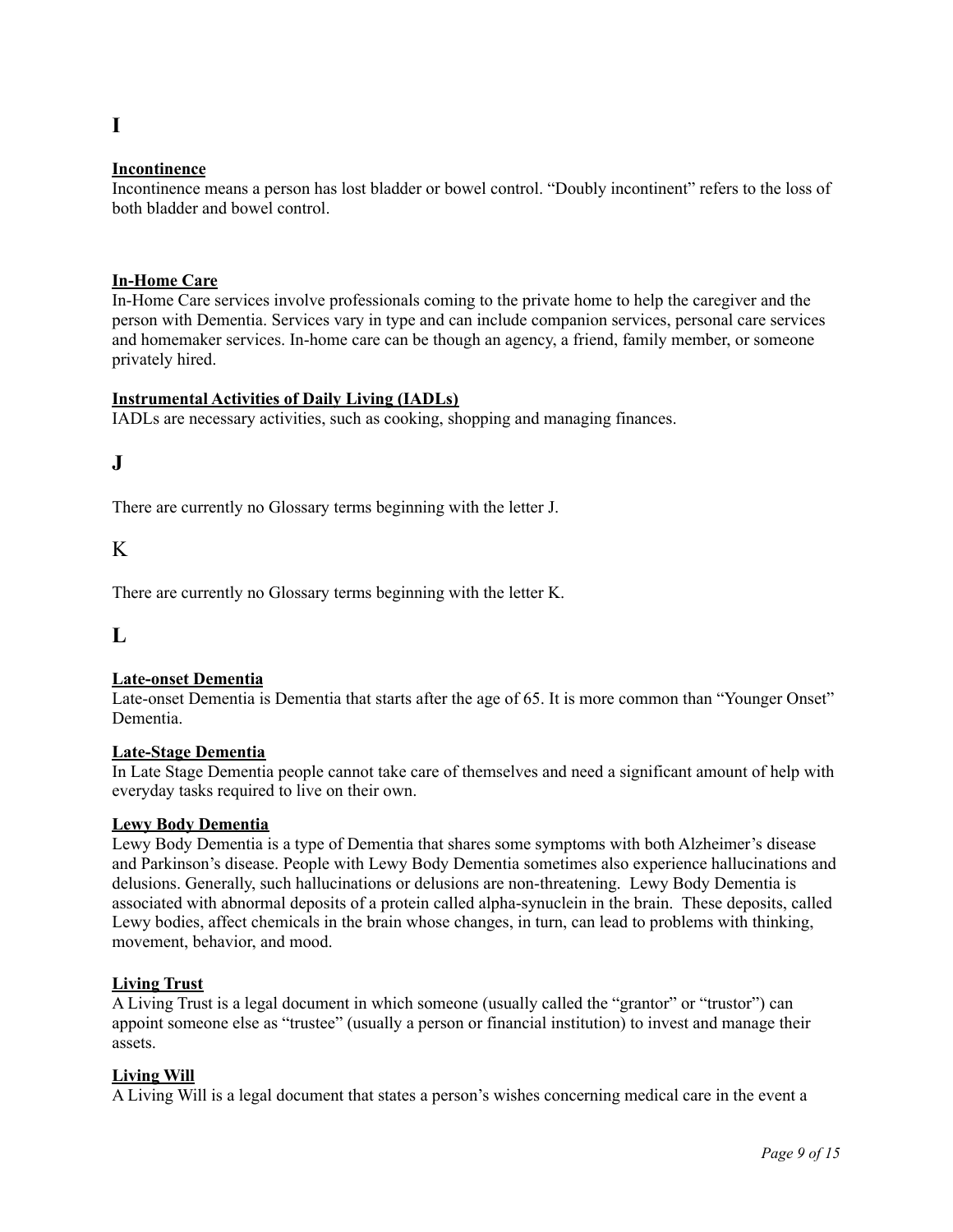person is incompetent and unable to make their own decisions. For instance, any situations in which a person would / or would not want doctors to use life [support](https://www.webmd.com/palliative-care/what-is-life-support) machines.

#### **Long-Distance Caregiving**

Long Distance Caregiving is when family members or friends live in another city, state or country, but are responsible the care of a person with Dementia.

#### **Long-Term Care Facility**

A Long-Term Care Facility is a nursing home or assisted living center which provides medical, personal, and social services to meet the physical, social, and emotional needs of people who are disabled or ill for a long time.

#### **Lumbar Puncture**

A Lumbar Puncture is a medical procedure where a sample of cerebrospinal fluid is taken from the lower back. The proteins in this fluid can indicate whether a patient has Alzheimer's disease.

## **M**

#### **Magnetic Resonance Imaging (MRI)**

An MRI is a non-invasive medical imaging technique used to create an image of the brain which may help confirm a diagnosis of Dementia. Powerful magnets and radio waves are used to make pictures of organs and structures inside a person's body.

#### **Medicaid**

Medicaid is a government health program for low-income people.

#### **Medicaid-Certified**

A Medicaid-Certified facility can offer services to people who are on Medicaid.

#### **Medical Director**

A Medical Director is a doctor who oversees medical care in a care facility. The medical director may be the attending doctor for some residents and may offer emergency medical care for other residents.

#### **Medicare**

Medicare is a government health insurance program for people aged 65 and older and for disabled people.

#### **Medicare-Certified**

A Medicare-Certified facility can offer services to people who are on Medicare.

## **Mini-Mental State Examination (MMSE)**

The MMSE is a short test to measure a person's basic skills. Medical professionals routinely use the MMSE to measure a person's basic cognitive skills, such as short-term memory, long-term memory, orientation, writing, and language.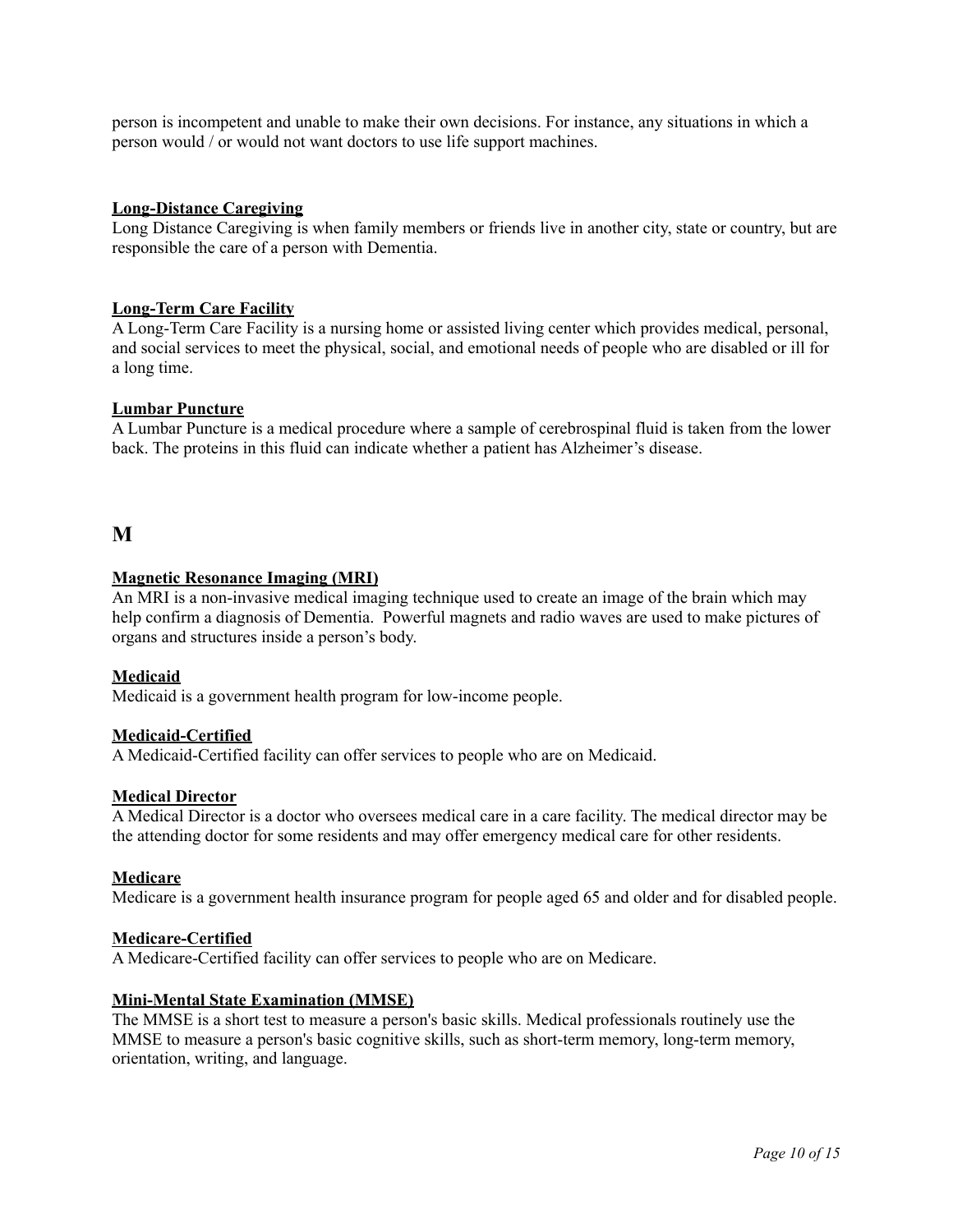## **Mild Cognitive Impairment (MCI)**

MCI is a stage between the expected cognitive decline of aging and the more serious decline of Dementia. MCI may involve, but is not limited to, memory and language problems. Although typically associated with Dementia, MCI can also be caused by other conditions such as anxiety or depression.

#### **Mixed Dementia**

Mixed Dementia is when behaviors and/or symptoms linked to more than one type of Dementia occur simultaneously in the brain. Studies have shown this may occur more than previously thought.

#### **Music [Therapy](https://www.webmd.com/balance/features/music-therapy)**

Music Therapy uses [music](https://www.webmd.com/balance/rm-quiz-health-benefits-music) to improve a person's physical, psychological, mental, and social abilities.

## **N**

## **Neurologist**

A Neurologist is a doctor who is trained to diagnose and treat disorders of the brain and the [nervous](https://www.webmd.com/brain/default.htm) [system.](https://www.webmd.com/brain/default.htm)

### **Neuropsychologist**

A Neuropsychologist is a doctor with an advanced degree (PhD or PsyD) in clinical psychology or a related field and who specializes in evaluating and managing [brain](https://www.webmd.com/brain/ss/slideshow-concussions-brain-injuries) problems.

### **Nurse**

A Registered Nurse (RN) is a nurse who works in a hospital, doctor's office or care facility. A Registered Nurse oversees Certified Nurses' aides (CNAs) and custodial caregivers. A Registered Nurse is a graduate trained nurse who is licensed by a state authority after passing qualifying examinations for registration. A Licensed Practical Nurse (LPN) is a person who has undergone training and obtained a state license to provide routine care for the sick. Some states use the term Licensed Vocational Nurse (LVN) rather than Licensed Practical Nurse (LPN).

#### **Nurse Practitioners (NPs) and Physician Assistants (PAs)**

Nurse Practitioners and Physician Assistants are specially trained medical personnel who may help oversee peoples' care. In many states, doctor-supervised NPs and PAs write orders for treatment and medication.

## **O**

## **Occupational Therapist (OT)**

An Occupational Therapist helps people modify or change their activities or environment so they can eat, dress and bathe more easily. An OT may also help with modifying other tasks, such as cooking, taking medication or driving. OTs may also provide guidance to family members and caregivers.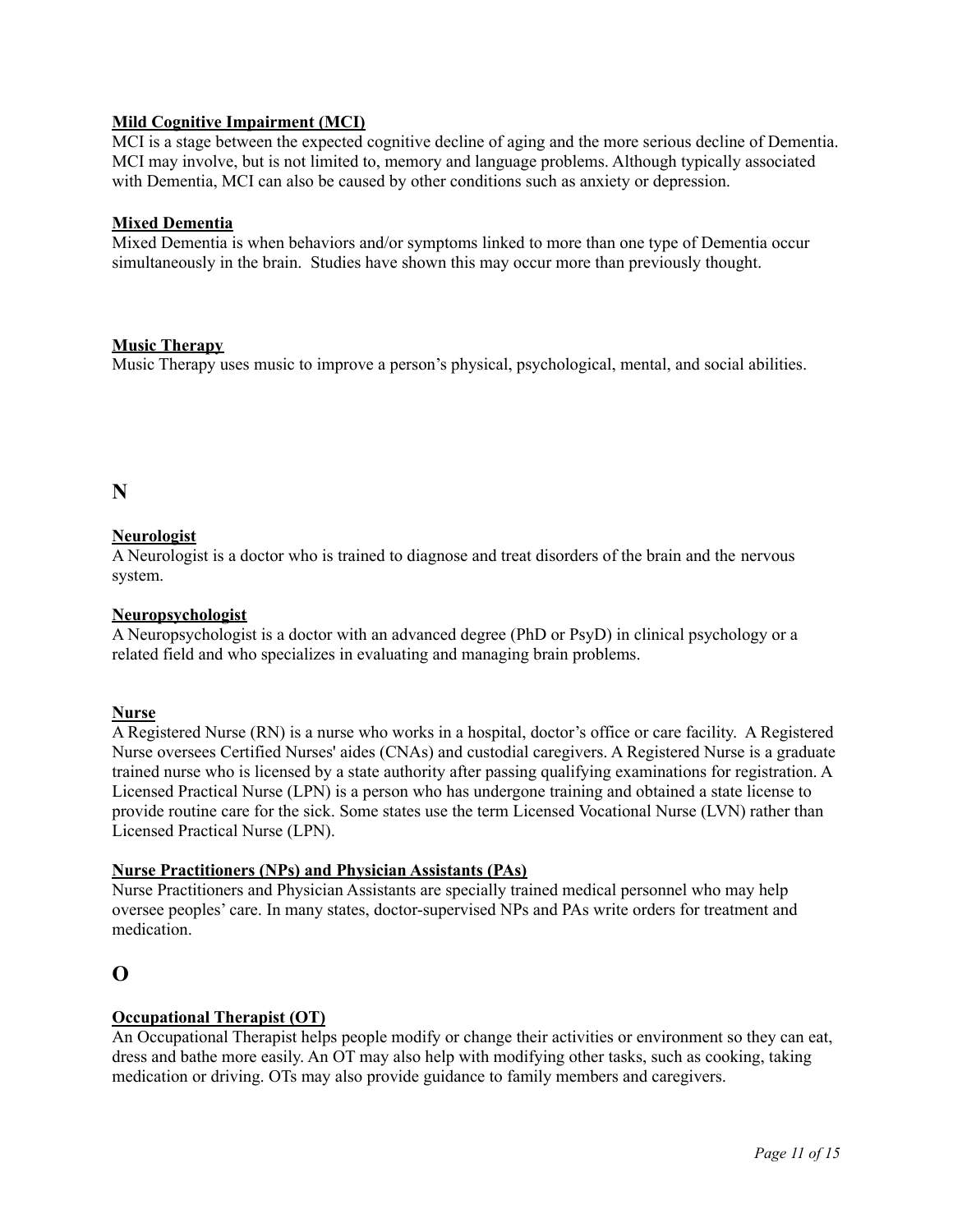### **Occupational Therapists**

Occupational Therapists are health care professionals who teach people how to do routine activities (such as dressing, walking up and down stairs, or cooking) using therapy and rehabilitation.

#### **Ombudsman**

An Ombudsman in a long-term care facility helps residents and their families keep their rights and resolve complaints.

#### **Onset**

Onset is when a disease begins.

## **P**

## **Pacing**

Pacing is when a person with Dementia walks back and forth repeatedly. Triggers may include things like pain, [hunger,](https://www.webmd.com/diet/features/top-10-ways-to-deal-with-hunger) or boredom, or a particular noise, smell, or temperature.

#### **Palliative Care**

Palliative Care is specialized medical care for people living with a serious illness, such as Dementia. People in Palliative Care may receive medical care for their symptoms, or palliative care, along with treatment intended to treat their illness. Palliative care is meant to enhance a person's current care by focusing on quality of life both for the person and their family. Palliative care can include medical or surgical methods to ease the pain of a serious or incurable illness. In addition, Palliative Care seeks to improve quality of life, help with symptoms, and can help people with Dementia and their families understand the choices for medical treatment.

#### **[Paranoia](https://www.webmd.com/mental-health/why-paranoid)**

Paranoia is a behavior sometimes exhibited by a person with Dementia. Paranoia involves suspicion(s) and/or fears of something or someone that are not based in fact.

#### **Parkinsons Disease**

Parkinsons Disease is a long-term degenerative disorder of the central nervous system that mainly affects the motor system.

#### **Peer Review**

Peer Review is the process by which proposed research is reviewed by independent researchers (known as referees) to evaluate the importance of the research.

#### **Personal Care**

People with Dementia will eventually need help with Personal Care activities, including grooming, bathing, and dressing.

#### **Personal Health Record**

A Personal Health Record (PHR) is a regularly updated collection of a person's important health information. A PHR can be useful in an emergency situation to help treat a person with Dementia.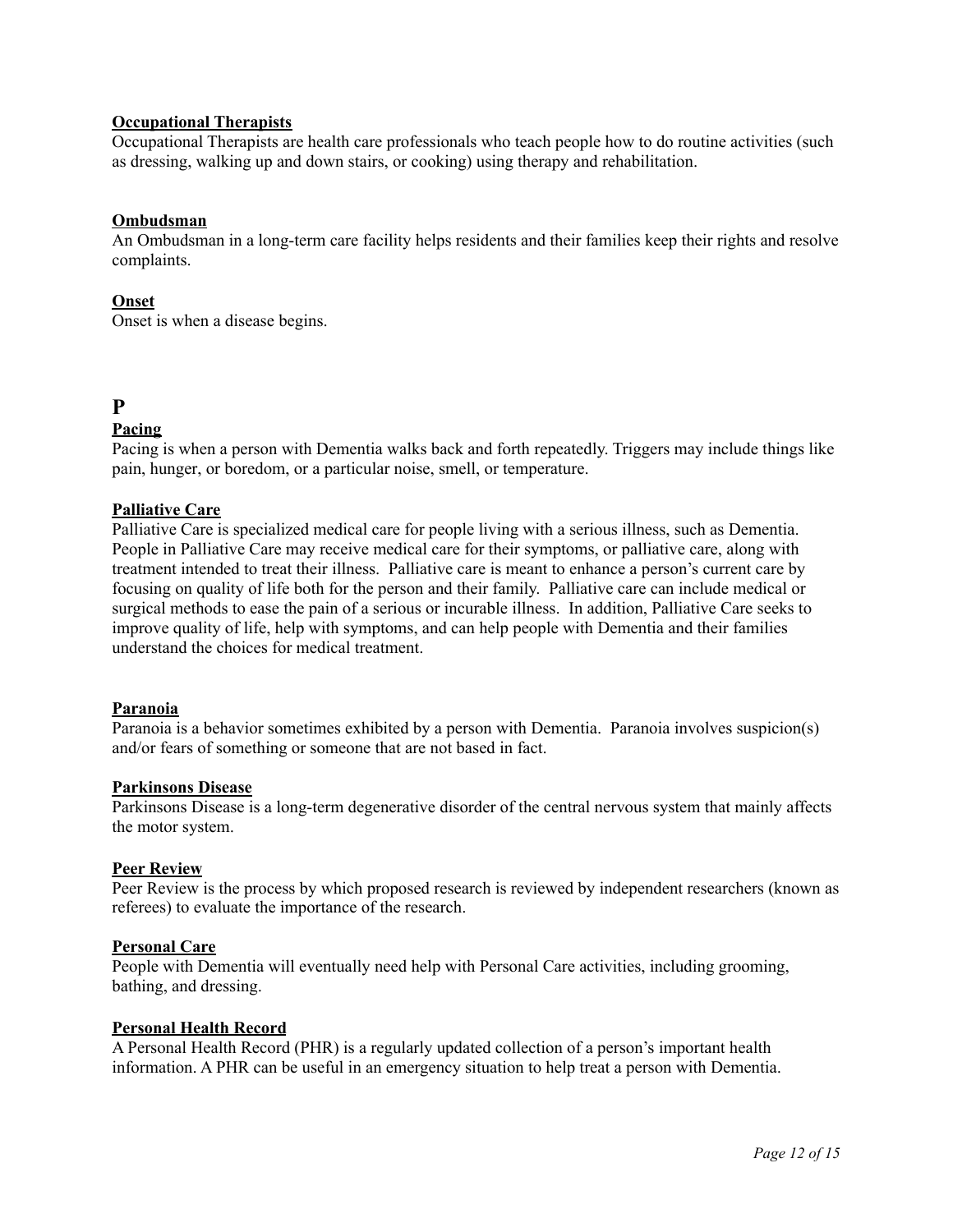## **Pharmacist**

A Pharmacist can offer information about prescriptions, reviews a person's drugs, teaches caregivers and gives out medications. A Pharmacist is a good resource for people caring for a person with Dementia.

#### **Physical Therapist**

A Physical Therapist treats physical disabilities and works with people to improve general fitness. A Physical Therapist may also teach a person how to use a walker, artificial limb, or wheelchair.

#### **Pillaging**

Pillaging is when a person with Dementia takes things that belong to someone else.

#### **Positron Emission [Tomography](https://www.webmd.com/cancer/positron-emission-tomography) (PET) Scan**

A PET Scan is a test that can show how an organ or tissue is working. For instance, it can show [blood](https://www.webmd.com/a-to-z-guides/rm-quiz-blood-basics) flow in the [brain.](https://www.webmd.com/brain/rm-quiz-amazing-brain)

#### **Power of Attorney**

A Power of Attorney is a legal form that names someone to act as a person's legal substitute.

#### **Progressive Disorder**

A Progressive Disorder is a condition, like Dementia, which gets worse over time.

#### **Psychologist**

A Psychologist detects and treats emotional problems. Personality and intelligence testing can help a diagnose these problems. Under certain circumstances, a psychologist may treat a person with Dementia. Treatments may include individual, family, and group therapy sessions.

#### **Psychiatric Evaluation**

A Psychiatric Evaluation is a way of assessing a person's behavior to determine whether depression or any other mental health condition may be contributing to an individual's condition.

#### **[Psychosis](https://www.webmd.com/schizophrenia/guide/what-is-psychosis)**

A Psychosis is a general term for a state of mind in which thinking becomes irrational and/or disturbed. It can include delusions and [hallucinations,](https://www.webmd.com/schizophrenia/what-are-hallucinations) for instance.

## **Q**

There are currently no Glossary terms beginning with the letter Q.

## **R**

## **Repetitive Behavior**

Repetitive Behavior is when a person repeats questions, stories, outbursts, or specific activities over and over. Such behavior is very common in people with Dementia.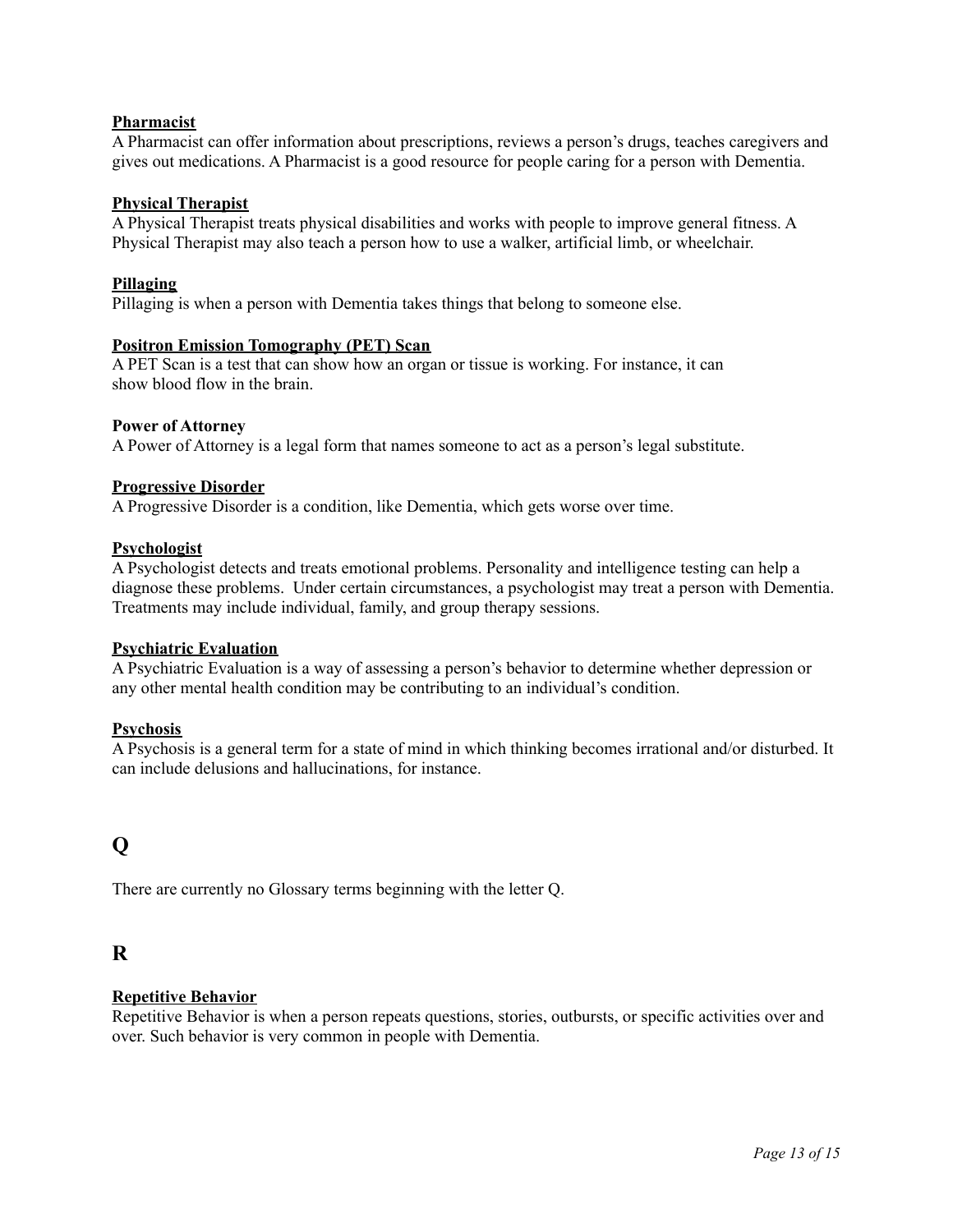## **Respite Care**

Respite Care provides temporary relief from caregiving tasks for caregivers. Such care could include in-home assistance, a short nursing home stay or adult day care.

## **Repurposing Drugs (sometimes referred to as using a drug "off-label")**

Repurposing Drugs is the discovery of new uses for 'old', clinically approved drugs.

## **S**

## **Side Effect**

A Side Effect is a problem linked to a drug or a treatment. Side Effects can vary in how serious they are.

## **Social Worker**

A Social Worker offers people with Dementia and their family's resources and support services.

#### **Single Photon Emission Computed Tomography (SPECT) Scan**

A SPECT Scan is a procedure that measures blood flow in different areas of the [brain](https://www.webmd.com/brain/video/brain-training).

#### **Speech-Language Pathologist**

A Speech-Language Pathologist tests, diagnoses, and treats people with speech and swallowing problems.

## **Support Group for Dementia Caregivers**

A Support Group for Dementia Caregivers allows people to connect to share experiences, provide support and give advice. Support Groups may meet face-to-face with a support group facilitator or meet virtually.

#### **Suspicion**

Suspicion is mistrust. Sometimes people with Dementia become suspicious as their memory worsens. For instance, they may think their belongings have been stolen because they forgot where they left them or question someone's motives if they can't remember who they are.

#### **Symptom**

A Symptom is a behavior or an indication of a disorder or a disease.

## **T**

## **Trial Match ®**

The Alzheimer's Association's TrialMatch® connects individuals living with Dementia, caregivers, and healthy volunteers to clinical trials that may advance Dementia research. TrialMatch® is free and easy to use and allows a person to see which studies are a good fit for them or a family member. It allows people to search for studies, receive email notifications about new opportunities or connect with research terms. See Alz.org for additional information.